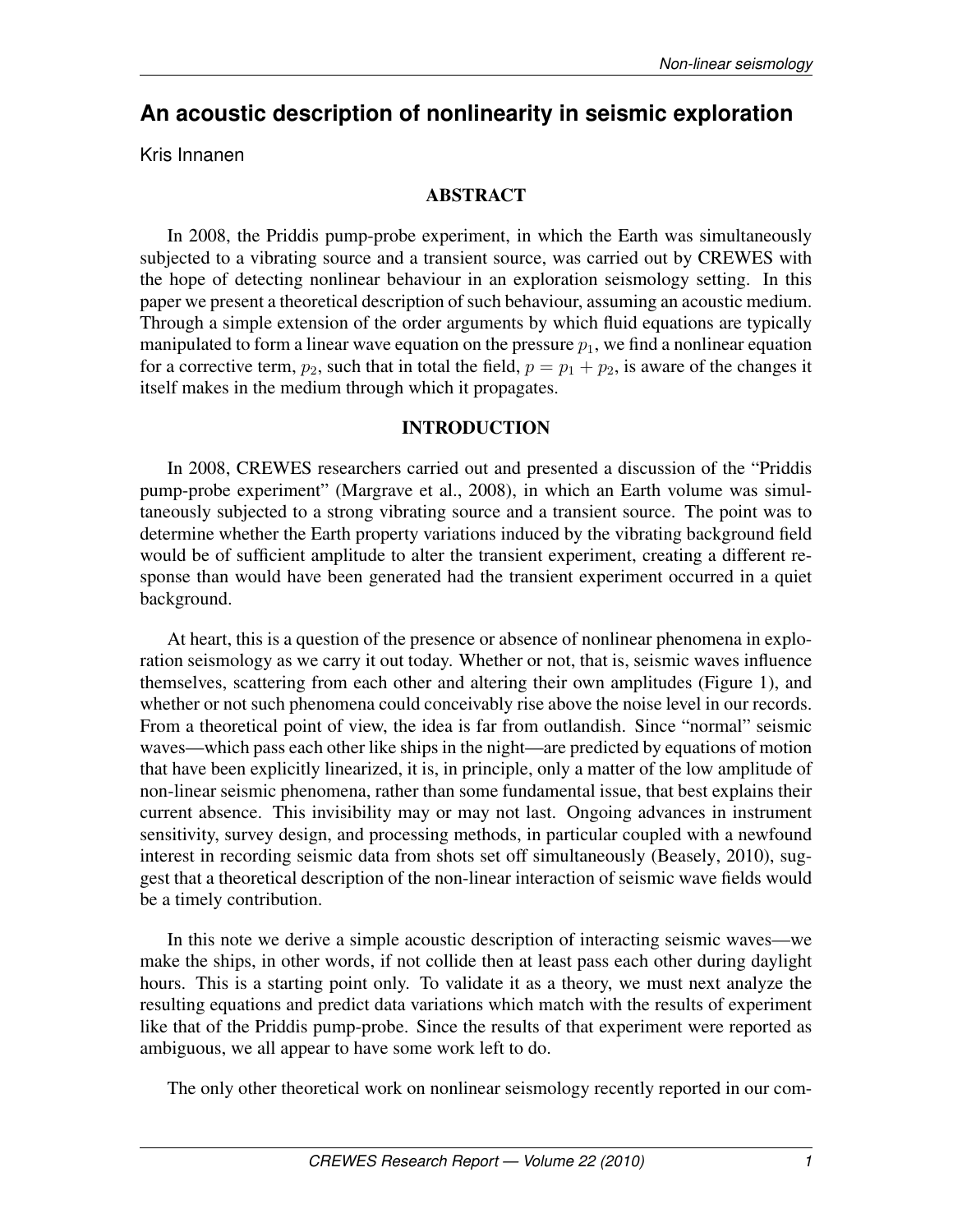

FIG. 1. Seismic waves alter the density and moduli of the Earth as they pass. In principle this means that two incident seismic fields might be seen to scatter from each other. Indeed the amplitude of a local portion of the seismic wave should be expected to influence itself, if its amplitudes are large enough. But if a wave, which depends on the properties of the medium it is in, changes those properties wherever it actually exists, how do you start the problem?

munity (that we are aware of) is that of Chesnokov et al. (2009); it is not fully clear to us how the work of those authors relates to what is presented here, beyond that they have a very different superficial appearance. Beyond this, nonlinear models have been used to describe certain narrow seismic phenomena. For instance in the 1960s there was some consensus that anelastic losses were likely due to nonlinear constitutive relations (Kolsky, 1953; White, 2000); this consensus is nowhere to be seen now, perhaps because of the success of linear models, or perhaps instead because nonlinear models are more difficult to analyze. The approach we have taken is specifically designed to allow the nonlinearity to be expressed in terms of linear waves that are modified by a secondary field which overlays it. Beyond that, the theory here will have to distinguish itself from any others in the clarity with which it makes interpretable and measurable predictions.

As a starting point we adopt the basic framework of Landau (see, e.g., pp 1-6 & 245-246 of Landau and Lifshitz, 1959), which appears to have been used to good effect in deriving linear wave equations and solutions by De Santo (1992). If, instead of doing what we are about to do, one were to linearize the constitutive relations to follow, and treat only firstorder variations in the field variables, the linear acoustic wave equations described by these authors would be recovered.

### FLUID EQUATIONS

We assume, but for purposes of space do not include, space and time dependence on all fluid variables, i.e.,  $p(x, t) = p$ , etc. All of the linear and non-linear results we will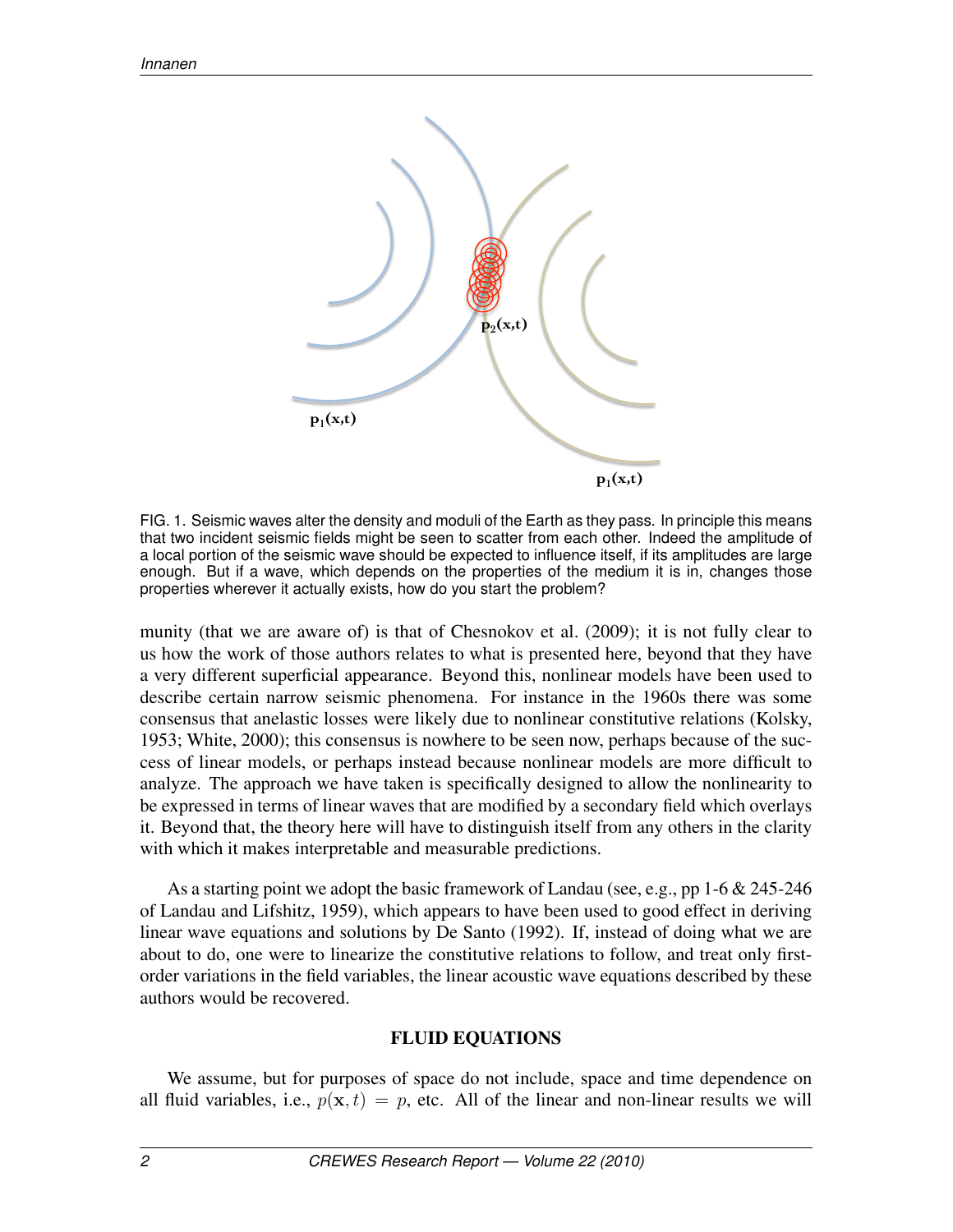provide in this note derive from the same precursors that give rise to the acoustic equations of motion, namely the fluid equations, first, Euler's equation, which is a modified statement of momentum conservation:

$$
\frac{\partial p}{\partial x_j} = -\rho \left( \frac{\partial v_j}{\partial t} + v_i \frac{\partial v_j}{\partial x_i} \right),\tag{1}
$$

and the equation of continuity which is a statement of mass conservation:

$$
\frac{\partial \rho}{\partial t} + \frac{\partial (\rho v_j)}{\partial x_j} = 0,\tag{2}
$$

where p is the pressure,  $\rho$  is the mass density, and  $v_j$  is the vector fluid velocity.

### **ORDER**

We distinguish the behaviour of the fluid medium over a likely wide range of scales and magnitudes by expressing the variables  $p$ ,  $\rho$ , and  $v_i$  as expansions in orders of the parameter  $\epsilon$ :

$$
p = p_0 + \epsilon p_1 + \epsilon^2 p_2 + ..., \n v_i = v_{i_0} + \epsilon v_{i_1} + \epsilon^2 v_{i_2} + ..., \n \rho = \rho_0 + \epsilon \rho_1 + \epsilon^2 \rho_2 + ...
$$
\n(3)

For convenience in the development to follow, we will generate these expansions through a replacement rule. For instance, the pressure will be initially expressed as

$$
p = p_0 + \epsilon p_1,\tag{4}
$$

which reproduces equation (3) to first order in  $\epsilon$ , and is appropriate in distinguishing large scale (i.e., hydrostatic and hydrodynamic) aspects of the variables  $(p_0)$  from acoustic aspects  $(p_1)$ . Then, when we "look closer" at the fields, to discuss their non-linear activity, we will replace  $p_1$  in equation (4) with

$$
p_1 \to p_1 + \epsilon p_2,\tag{5}
$$

which reproduces equation (3) to second order in  $\epsilon$ . This is as far as we will need to go in our analysis, but evidently the replacement rule

$$
p_n \to p_n + \epsilon p_{n+1} \tag{6}
$$

applied sequentially will correctly reproduce the  $n + 1$ 'th order term in equation (3). The expansion in equations (4)–(6) is then repeated on  $\rho$  and  $v_i$ . As in standard acoustics, the key is that the same order parameter is used in the expansions of all three variables, hence the product  $p_1 \rho_1$ , for example, is considered to have an amplitude of the same order as  $p_2$ .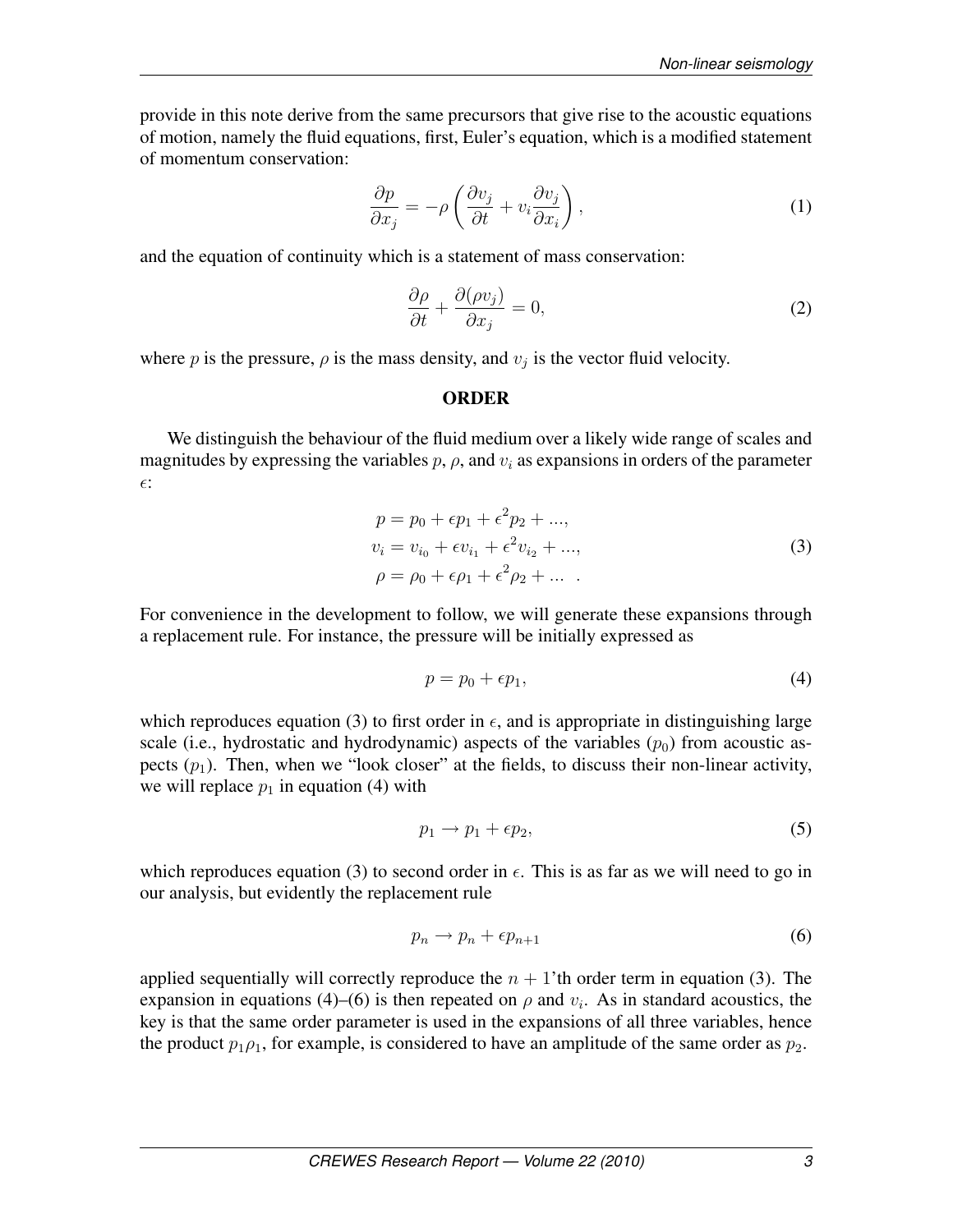#### CONSTITUTIVE RELATIONS

To close the fluid equations requires a constitutive relation of the form

$$
p = f(\rho). \tag{7}
$$

To discuss non-linear influences we need to extend beyond the linearizations typical of acoustic theory. Using the order relations of the previous section, we have, initially,

$$
p_0 + \epsilon p_1 = f\left(\rho_0 + \epsilon \rho_1\right). \tag{8}
$$

Expanding f about  $\rho_0$ ,

$$
f(\rho_0 + \epsilon \rho_1) = f(\rho_0) + \epsilon f'(\rho_0)\rho_1 + \epsilon^2 \frac{1}{2} f''(\rho_0)\rho_1^2 + ..., \tag{9}
$$

where the prime denotes the derivative with respect to  $\rho_0$ , equation (8) becomes

$$
p_0 + \epsilon p_1 = f(\rho_0) + \epsilon f'(\rho_0)\rho_1 + \epsilon^2 \frac{f''(\rho_0)}{2}\rho_1^2 + \dots \tag{10}
$$

This has exposed a portion of the second order behaviour of  $p = f(\rho)$ , through the term in  $\rho_1^2$ . However, because of our use of equation (4) and the framework of the previous section, other second order and higher behaviour is embedded in  $p_1$  and  $p_1$ . To account for this explicitly, we replace  $\rho_1$  and  $p_1$  using equation (5), obtaining

$$
p_0 + \epsilon p_1 + \epsilon^2 p_2
$$
  
=  $f(\rho_0) + \epsilon f'(\rho_0)\rho_1 + \epsilon^2 f'(\rho_0)\rho_2 + \epsilon^2 \frac{f''(\rho_0)}{2}\rho_1^2.$  (11)

Since we have used a replacement rule, the variables with subscript 2 in fact contain second order and all higher order behaviour. We will from now on assume that variables at third order and higher in  $\epsilon$  are negligible. Equating like orders, we obtain the relations

$$
p_0 = f(\rho_0),\tag{12}
$$

$$
p_1 = f'(\rho_0)\rho_1,\tag{13}
$$

and

$$
p_2 = f'(\rho_0)\rho_2 + \frac{1}{2}f''(\rho_0)\rho_1^2.
$$
 (14)

From equation (12) we have that

$$
f'(\rho_0) = \frac{\partial p_0}{\partial \rho_0},\tag{15}
$$

and this, along with equation (13), provides the relation

$$
\rho_1 = \left(\frac{\partial \rho_0}{\partial p_0}\right) p_1,\tag{16}
$$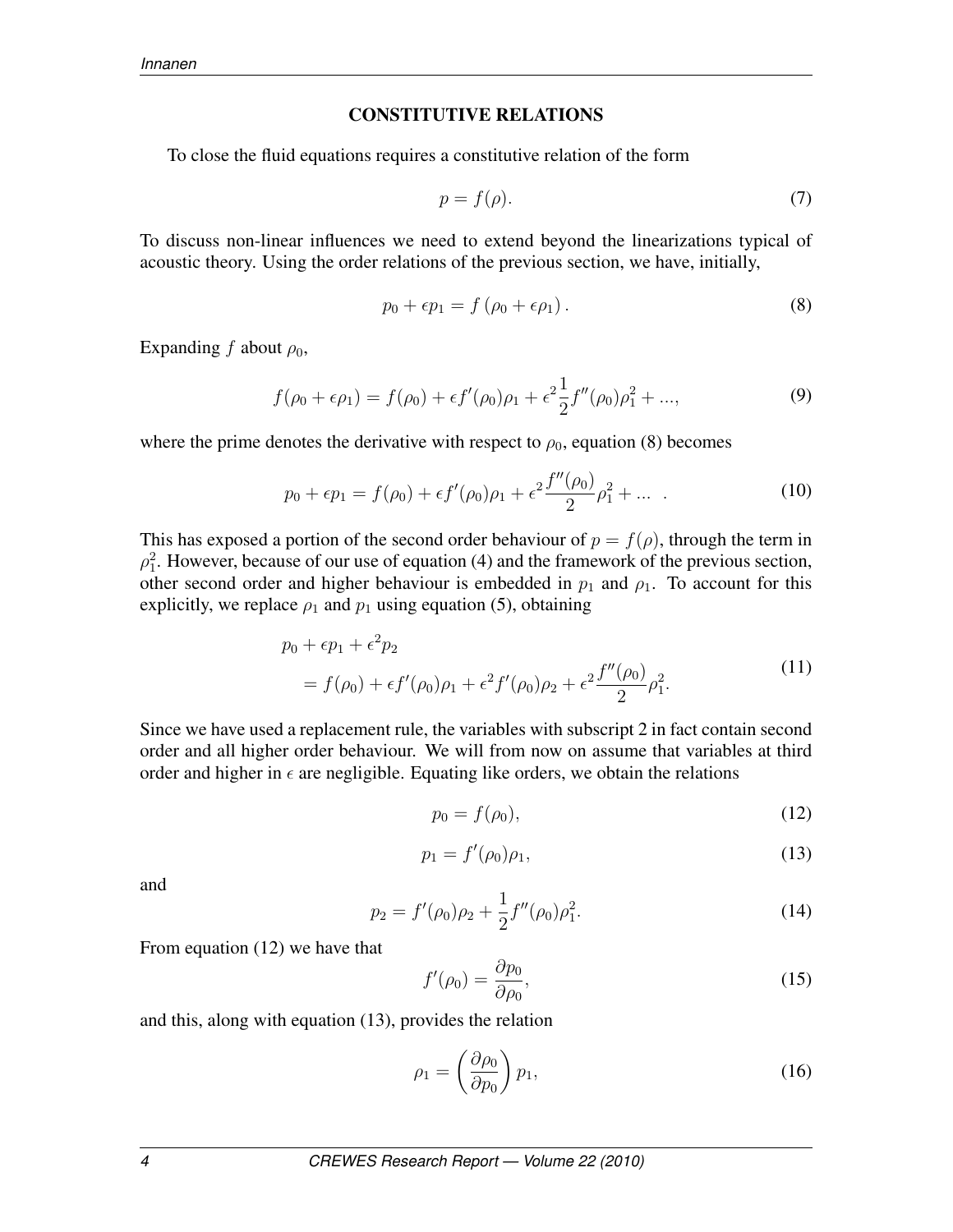by which first order density variations are typically eliminated in deriving a linear wave equation on the pressure. We now add to this a formula, derived from equations (12)–(15), by which second order density variations may be likewise eliminated:

$$
\rho_2 = \left(\frac{\partial \rho_0}{\partial p_0}\right) p_2 - \frac{1}{2} \left(\frac{\partial^2 p_0}{\partial \rho_0^2}\right) \left(\frac{\partial \rho_0}{\partial p_0}\right)^3 p_1^2. \tag{17}
$$

Defining

$$
\frac{1}{c_1^2} \equiv \left(\frac{\partial \rho_0}{\partial p_0}\right)
$$
\n
$$
\frac{1}{c_2^2} \equiv -\frac{1}{2} \left(\frac{\partial^2 p_0}{\partial \rho_0^2}\right) \left(\frac{\partial \rho_0}{\partial p_0}\right)^3,
$$
\n(18)

we can instead write more simply:

$$
\rho_1 = \frac{1}{c_1^2} p_1,\tag{19}
$$

and

$$
\rho_2 = \frac{1}{c_1^2} p_2 + \frac{1}{c_2^2} p_1^2. \tag{20}
$$

## NON-LINEAR ACOUSTIC WAVE EQUATIONS

We begin to separate out acoustic motions from other motions of the fluid by substituting the forms in equations  $(3)$ – $(5)$  into equations  $(1)$ – $(2)$ . From the continuity equation we derive three relations, at zero'th, first, and second order:

$$
\frac{\partial \rho_0}{\partial t} + \frac{\partial}{\partial x_j} (\rho_0 v_{j_0}) = 0, \tag{21}
$$

$$
\frac{\partial \rho_1}{\partial t} + \frac{\partial}{\partial x_j} \left( \rho_0 v_{j_1} + \rho_1 v_{j_0} \right) = 0, \tag{22}
$$

$$
\frac{\partial \rho_2}{\partial t} + \frac{\partial}{\partial x_j} \left( \rho_0 v_{j_2} + \rho_1 v_{j_1} + \rho_2 v_{j_0} \right) = 0, \tag{23}
$$

and likewise from Euler's equation:

$$
\frac{\partial p_0}{\partial x_j} + \rho_0 \frac{\partial v_{j_0}}{\partial t} + \rho_0 v_{i_0} \frac{\partial v_{j_0}}{\partial x_i} = 0, \tag{24}
$$

$$
\frac{\partial p_1}{\partial x_j} + \rho_0 \frac{\partial v_{j_1}}{\partial t} + \rho_1 \frac{\partial v_{j_0}}{\partial t} + \rho_0 v_{i_0} \frac{\partial v_{j_1}}{\partial x_i} + \rho_0 v_{i_1} \frac{\partial v_{j_0}}{\partial x_i} + \rho_1 v_{i_0} \frac{\partial v_{j_0}}{\partial x_i} = 0, \tag{25}
$$

and

$$
\frac{\partial p_2}{\partial x_j} + \rho_0 \frac{\partial v_{j_2}}{\partial t} + \rho_1 \frac{\partial v_{j_1}}{\partial t} + \rho_2 \frac{\partial v_{j_0}}{\partial t} + \rho_0 v_{i_0} \frac{\partial v_{j_2}}{\partial x_i} + \rho_0 v_{i_1} \frac{\partial v_{j_1}}{\partial x_i} + \rho_0 v_{i_2} \frac{\partial v_{j_0}}{\partial x_i} + \rho_1 v_{i_0} \frac{\partial v_{j_1}}{\partial x_i} + \rho_1 v_{i_1} \frac{\partial v_{j_0}}{\partial x_i} + \rho_2 v_{i_0} \frac{\partial v_{j_0}}{\partial x_i} = 0.
$$
\n(26)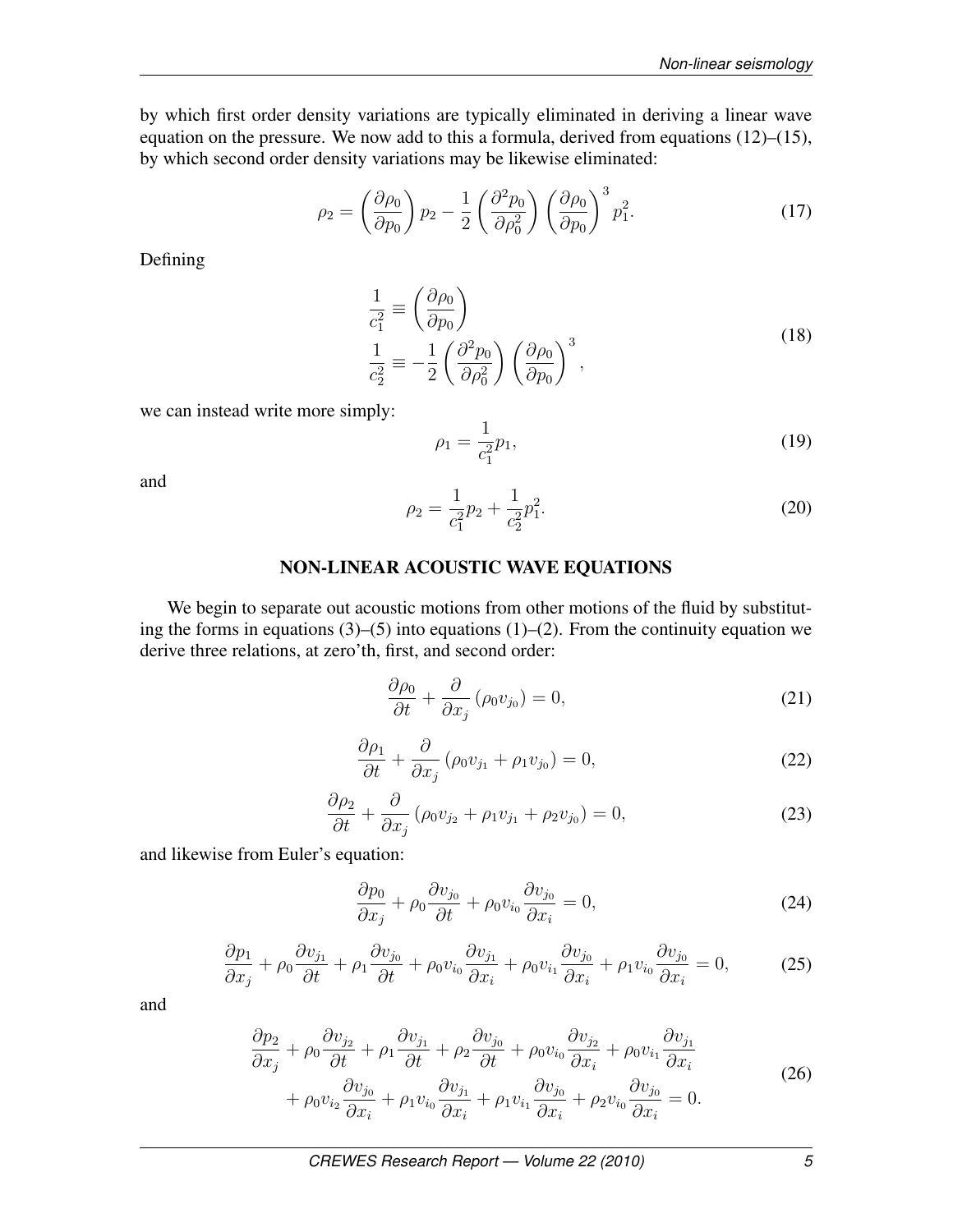We next follow standard acoustic theory and set the hydrodynamic velocity  $v_{i0} = 0$ , i.e., neglect large scale flow of the fluid medium. This simplifies equations (21)–(26) considerably, leaving

$$
\frac{\partial \rho_0}{\partial t} = 0,\t\t(27)
$$

$$
\frac{\partial \rho_1}{\partial t} + \frac{\partial}{\partial x_j} \rho_0 v_{j_1} = 0, \tag{28}
$$

$$
\frac{\partial \rho_2}{\partial t} + \frac{\partial}{\partial x_j} \left( \rho_0 v_{j_2} + \rho_1 v_{j_1} \right) = 0, \tag{29}
$$

$$
\frac{\partial p_0}{\partial x_j} = 0,\t\t(30)
$$

$$
\frac{\partial p_1}{\partial x_j} + \rho_0 \frac{\partial v_{j_1}}{\partial t} = 0,\tag{31}
$$

$$
\frac{\partial p_2}{\partial x_j} + \rho_0 \frac{\partial v_{j_2}}{\partial t} + \rho_1 \frac{\partial v_{j_1}}{\partial t} + \rho_0 v_{i_1} \frac{\partial v_{j_1}}{\partial x_i} = 0.
$$
\n(32)

Again following standard derivation procedure, we note that since equation (30) disallows 0th order pressure gradients, and since equation (16) links  $\rho_0$  and  $p_0$  explicitly, it must be that  $\partial \rho_0 / \partial x_j = 0$ . This simplifies equation (28), just as it does in linear acoustics, and also, now, equation (29). Together with equations (31)–(32), we then have

$$
\frac{\partial \rho_1}{\partial t} + \rho_0 \frac{\partial v_{j_1}}{\partial x_j} = 0,\tag{33}
$$

$$
\frac{\partial \rho_2}{\partial t} + \rho_0 \frac{\partial v_{j_2}}{\partial x_j} + \frac{\partial}{\partial x_j} \rho_1 v_{j_1} = 0.
$$
 (34)

$$
\frac{\partial p_1}{\partial x_j} + \rho_0 \frac{\partial v_{j_1}}{\partial t} = 0,\tag{35}
$$

$$
\frac{\partial p_2}{\partial x_j} + \rho_0 \frac{\partial v_{j_2}}{\partial t} + \rho_1 \frac{\partial v_{j_1}}{\partial t} + \rho_0 v_{i_1} \frac{\partial v_{j_1}}{\partial x_i} = 0.
$$
\n(36)

Next, we eliminate all 1st and 2nd order density variations in favour of pressure, using the constitutive relations in equations (19) and (20), obtaining

$$
\frac{1}{c_1^2} \frac{\partial p_1}{\partial t} + \rho_0 \frac{\partial v_{j_1}}{\partial x_j} = 0,\tag{37}
$$

$$
\frac{\partial p_1}{\partial x_j} + \rho_0 \frac{\partial v_{j_1}}{\partial t} = 0,\tag{38}
$$

$$
\frac{1}{c_1^2} \frac{\partial p_2}{\partial t} + \frac{1}{c_2^2} \frac{\partial p_1^2}{\partial t} + \rho_0 \frac{\partial v_{j_2}}{\partial x_j} + \frac{1}{c_1^2} \frac{\partial}{\partial x_j} p_1 v_{j_1} = 0, \tag{39}
$$

$$
\frac{\partial p_2}{\partial x_j} + \rho_0 \frac{\partial v_{j_2}}{\partial t} + \frac{1}{c_1^2} p_1 \frac{\partial v_{j_1}}{\partial t} + \rho_0 v_{i_1} \frac{\partial v_{j_1}}{\partial x_i} = 0.
$$
\n(40)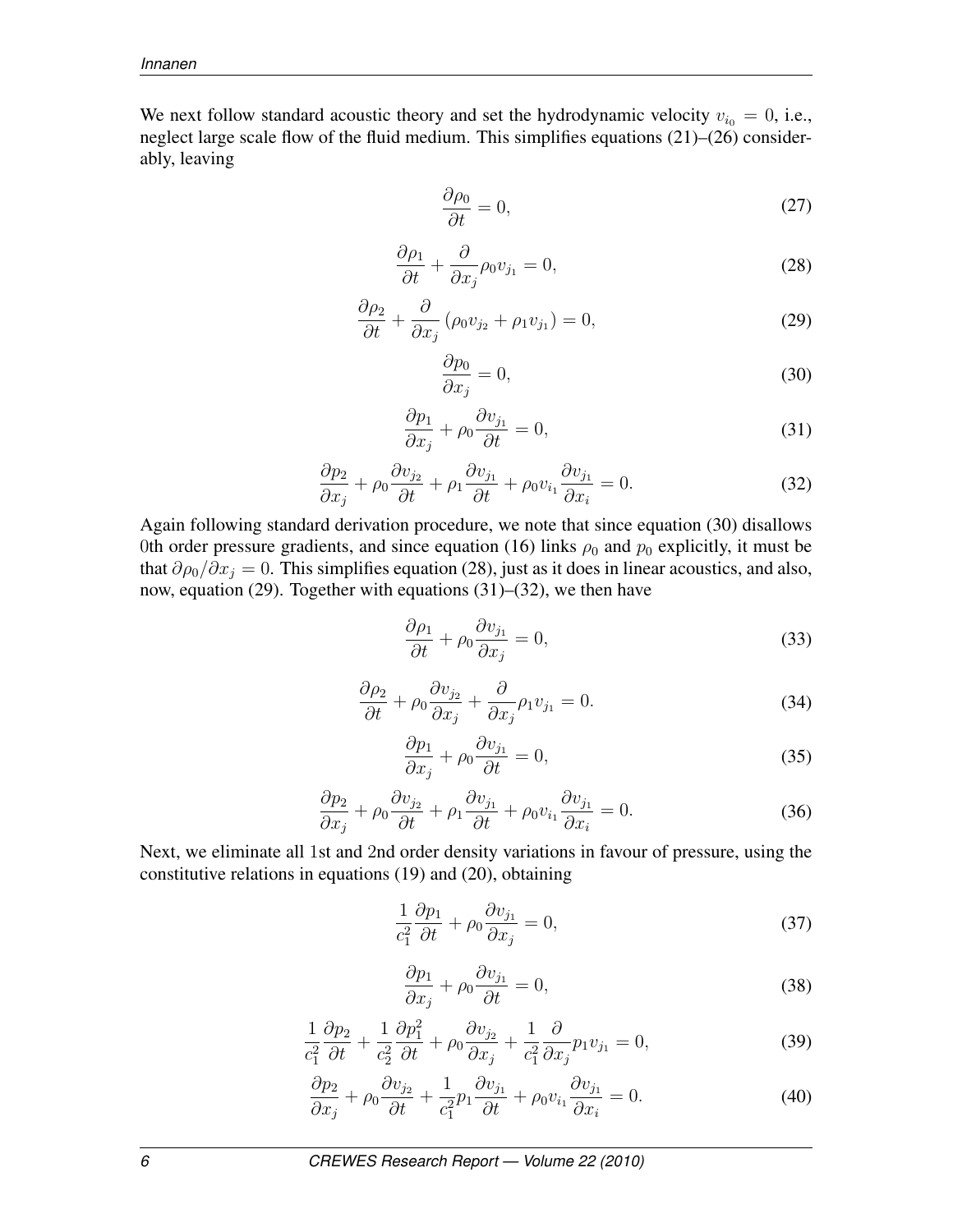Equations (37)–(38) are the well-known basic linear acoustic equations, and equations (39)–(40) are our non-linear additions. By forming

$$
\frac{\partial}{\partial x_j}[\text{equation 38}] - \frac{\partial}{\partial t}[\text{equation 37}],
$$

we eliminate velocity and produce an equation on first order variations in pressure  $p_1$ , which is, as expected, the wave equation:

$$
\left(\frac{\partial^2}{\partial x_j^2} - \frac{1}{c_1^2} \frac{\partial^2}{\partial t^2}\right) p_1 = 0.
$$
\n(41)

We may also eliminate second order velocity variations from the non-linear equations (39)– (40) in favour of pressure. Forming

$$
\frac{\partial}{\partial x_j}[\text{equation 40}] - \frac{\partial}{\partial t}[\text{equation 39}],
$$

we obtain

$$
\left(\frac{\partial^2}{\partial x_j^2} - \frac{1}{c_1^2} \frac{\partial^2}{\partial t^2}\right) p_2 = \frac{1}{c_2^2} \frac{\partial^2}{\partial t^2} (p_1^2) + \frac{1}{c_1^2} \frac{\partial}{\partial x_j} \left(\frac{\partial p_1}{\partial t} v_{j_1}\right) - \rho_0 \frac{\partial}{\partial x_j} \left(v_{i_1} \frac{\partial v_{j_1}}{\partial x_i}\right). \tag{42}
$$

This may be further simplified by isolating the time derivative of  $p_1$  in equation (37) and substituting it into the right-hand side:

$$
\left(\frac{\partial^2}{\partial x_j^2} - \frac{1}{c_1^2} \frac{\partial^2}{\partial t^2}\right) p_2 = \frac{1}{c_2^2} \frac{\partial^2}{\partial t^2} (p_1^2) - \rho_0 \frac{\partial}{\partial x_i} \frac{\partial}{\partial x_j} (v_{i_1} v_{j_1}).
$$
\n(43)

This makes a relatively clean elimination of velocity possible, which we do by solving for  $\partial v_i/\partial t$  in equation (38) and integrating. This results in, finally,

$$
\left(\frac{\partial^2}{\partial x_j^2} - \frac{1}{c_1^2} \frac{\partial^2}{\partial t^2}\right) p_2 = \mathcal{S}(p_1),\tag{44}
$$

where

$$
S(p_1) = \frac{1}{c_2^2} \frac{\partial^2}{\partial t^2} (p_1^2) + \frac{\partial}{\partial x_i} \frac{\partial}{\partial x_j} \left( \int_{-\infty}^t \frac{\partial p_1}{\partial x_i} dt \int_{-\infty}^t \frac{\partial p_1}{\partial x_j} dt \right).
$$
 (45)

#### DISCUSSION & CONCLUSIONS

Equations (41)  $\&$  (44) are the coupled non-linear acoustic wave equations on the pressure, with the former being recognizable as the linear wave equation, and the latter being the non-linear addition. The second equation looks like a "normal," linear wave equation on  $p_2$ , but with a time and space varying *source function* S that depends on the linear result  $p_1$ . This may be an intuitively useful expression if we wish to predict a second order wave  $(p_2)$  arising from the interaction of two first order waves  $(p_1)$ .